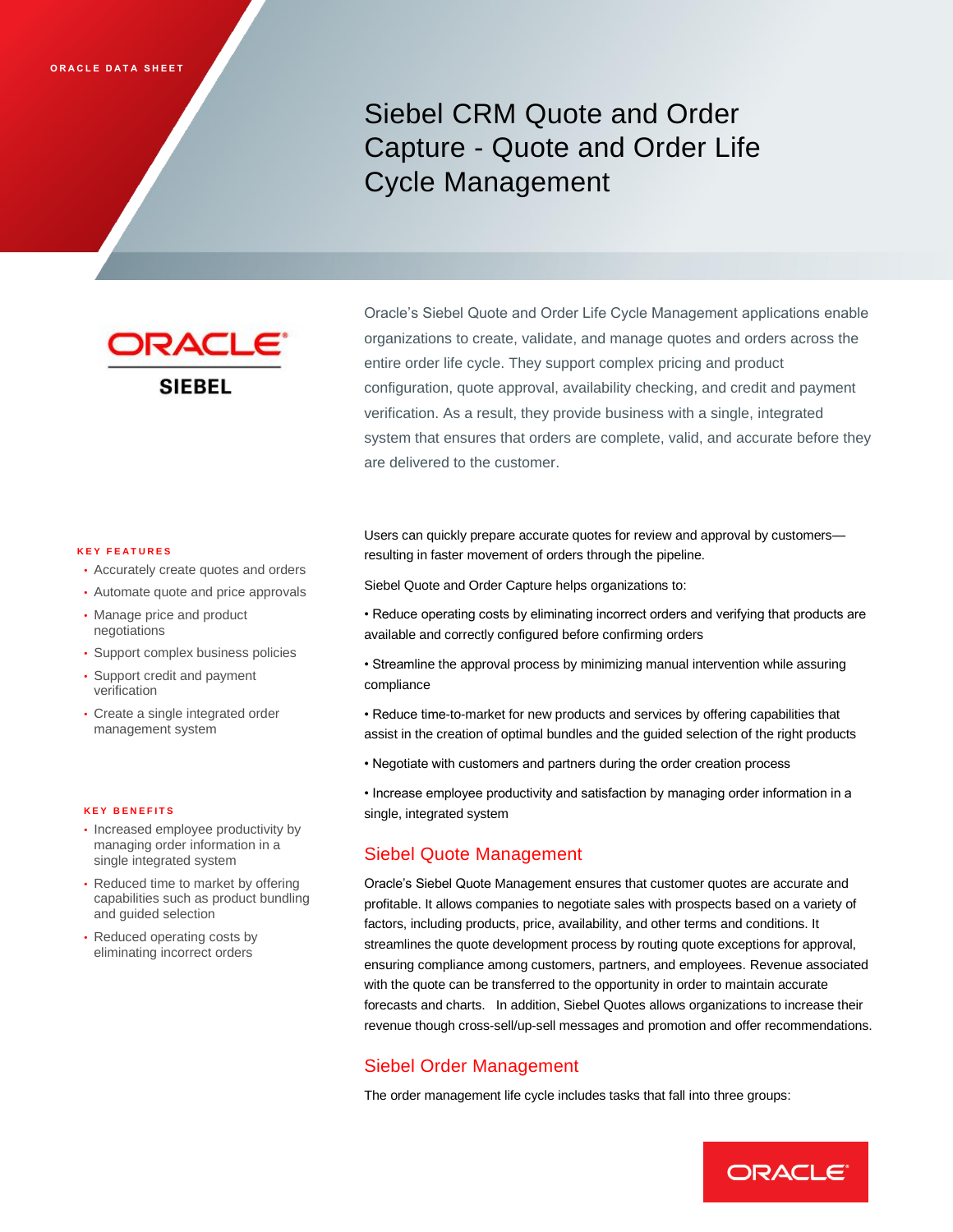**Preorder tasks** - Includes creating accounts, contacts, and opportunities or helping anonymous customers through the needs-analysis process.

**Order entry tasks** - Include selecting products and services, capturing quotes and orders, verifying products and pricing, checking availability to promise, entering shipping, tax, and payment information, and performing a credit check.

**Post-order tasks** - Includes fulfilling the order, providing the customer with order status, notifying the customer that the order has shipped, creating supplemental orders, and monitoring or modifying activities that support the order, such as installation.

#### Siebel Contract Management

Siebel Contract Management supports the life cycle of an agreement, from service opportunity identification, service pricing, proposal generation, and service delivery on contractual commitments to agreement additions, cancellations, and renewals.

Users can define the terms of an agreement between the customer and the service provider. These terms can include the contractual obligations for the service provider, such as performance metrics, response time, equipment maintenance responsibilities, service pricing, discounts, and service entitlements. Agreement entitlements allow users to define service offering details and to specify tiered pricing for offerings and levels of coverage for customer assets.

Additionally, Siebel Contract Management allows users to specify the terms of installment payments, renting, leasing, financing, and usage-based pricing. After you establish a service agreement, the recurring, nonrecurring and usage-based charges for the agreement can be automatically invoiced. Users can also track and forecast financial and service revenue information resulting from the sale of service offerings, individual service agreements, and across the service organization overall.

Service providers can use product warranty and off-warranty agreement expiration data to reprioritize service sales resources. Combined with Oracle Business Intelligence Applications, Siebel Contract Management allows users to assess customer service needs, personalize service offers, and customize coverages.

### Siebel Asset Based Ordering (ABO)

Asset-based ordering allows quotes and orders to be created according to a customer's existing assets. Asset-based ordering is particularly useful in supporting companies whose product offerings include complex service products, such as phone services and equipment. Asset based ordering allows companies to:

- Create quotes for new products and services based on existing assets
- Create quotes to modify existing products and services
- Modify in-process orders that have been submitted for fulfillment
- Move, suspend, resume, or discontinue an existing service
- Have visibility into the asset life cycle during customer interactions

Asset based ordering increases companies' revenue opportunities through upgrade orders and improves customer service by tracking warranty and predictive maintenance. Asset based ordering features are based on Siebel workflows and can be extended to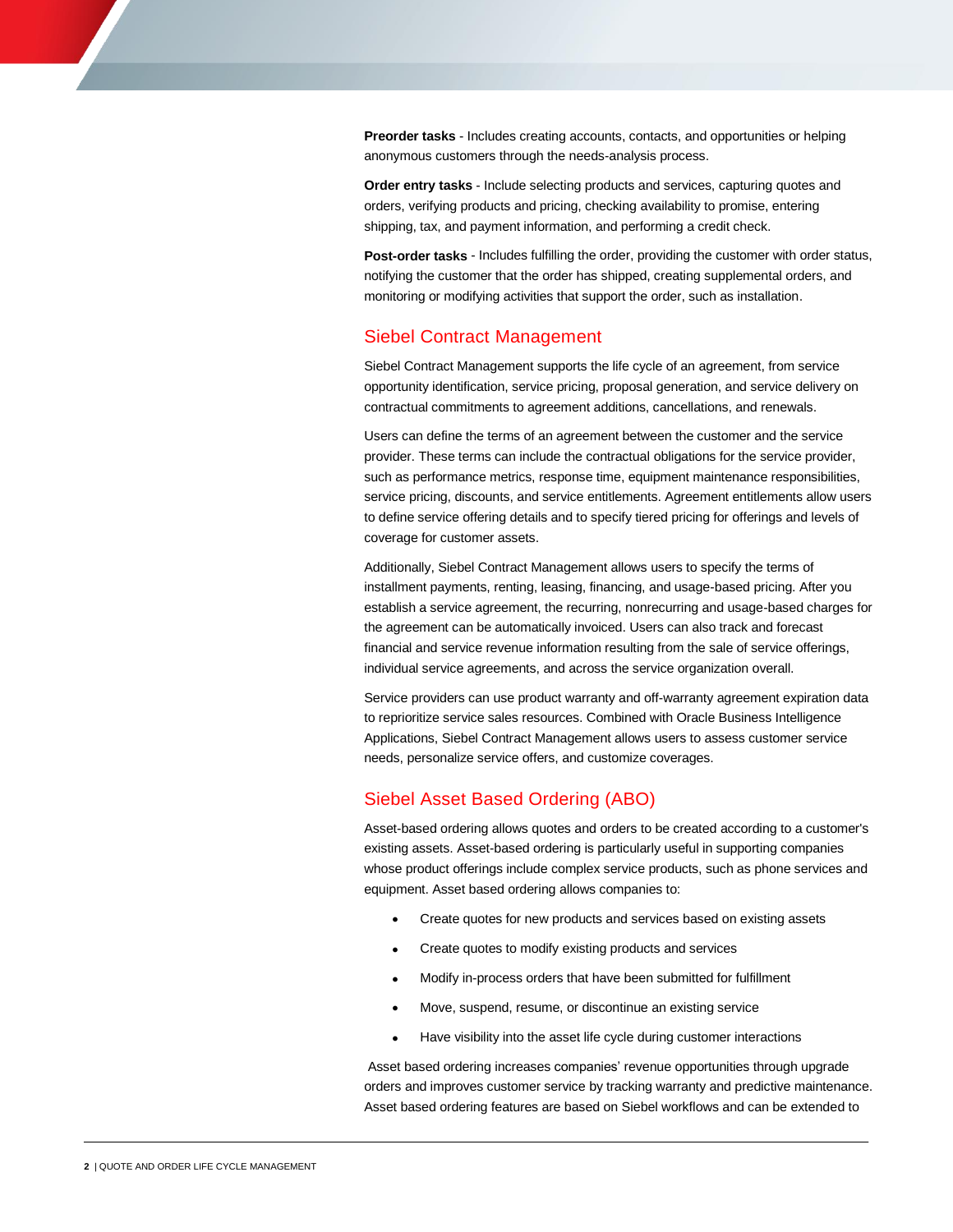meet the specific needs of any organization.





## Siebel Bulk Orders

Siebel Bulk Orders provides the capability to generate a large number of orders resulting from bulk purchases or marketing promotions. Bulk Orders support both business-to-business and business to consumer transactions involving the sale of bulk quantities of products/services. Listed below are examples of business scenarios

- Axiom corporation purchases 200 wireless services with pre-assigned numbers
- A.K. Parker Distribution Inc. requests that Voice Mail be added for 50 Users.
- Timbers Consulting Co. requests that 50 Users be upgraded from GSM Voice Service Package to GSM Voice/Data Service Package.
- As a result of a marketing promotion, add Movie channel to all customers (different Accounts) with Basic Cable Service in zip code 98004

Bulk Orders supports the following functionalities:

- Streamline the creation of New/Modify/Disconnect/Upgrade/ Suspend/Resume orders for a group of users or services.
- Allow the creation of bulk request via XML Import.
- Ensure accuracy through account, service profile and product validation.
- Provide exception management and re-submission.
- Integrate with Universal Inbox for notification
- Enable asynchronous processing to maximize user throughput.

## Siebel Order Analytics

Siebel Order Analytics provides organizations with the tools needed to gain deep understanding into the order pipeline and order management process. The application provides up-to-the-minute insight into quote-to-order conversion rates, methods of payment and shipping, order trends, and operational performance. Using this